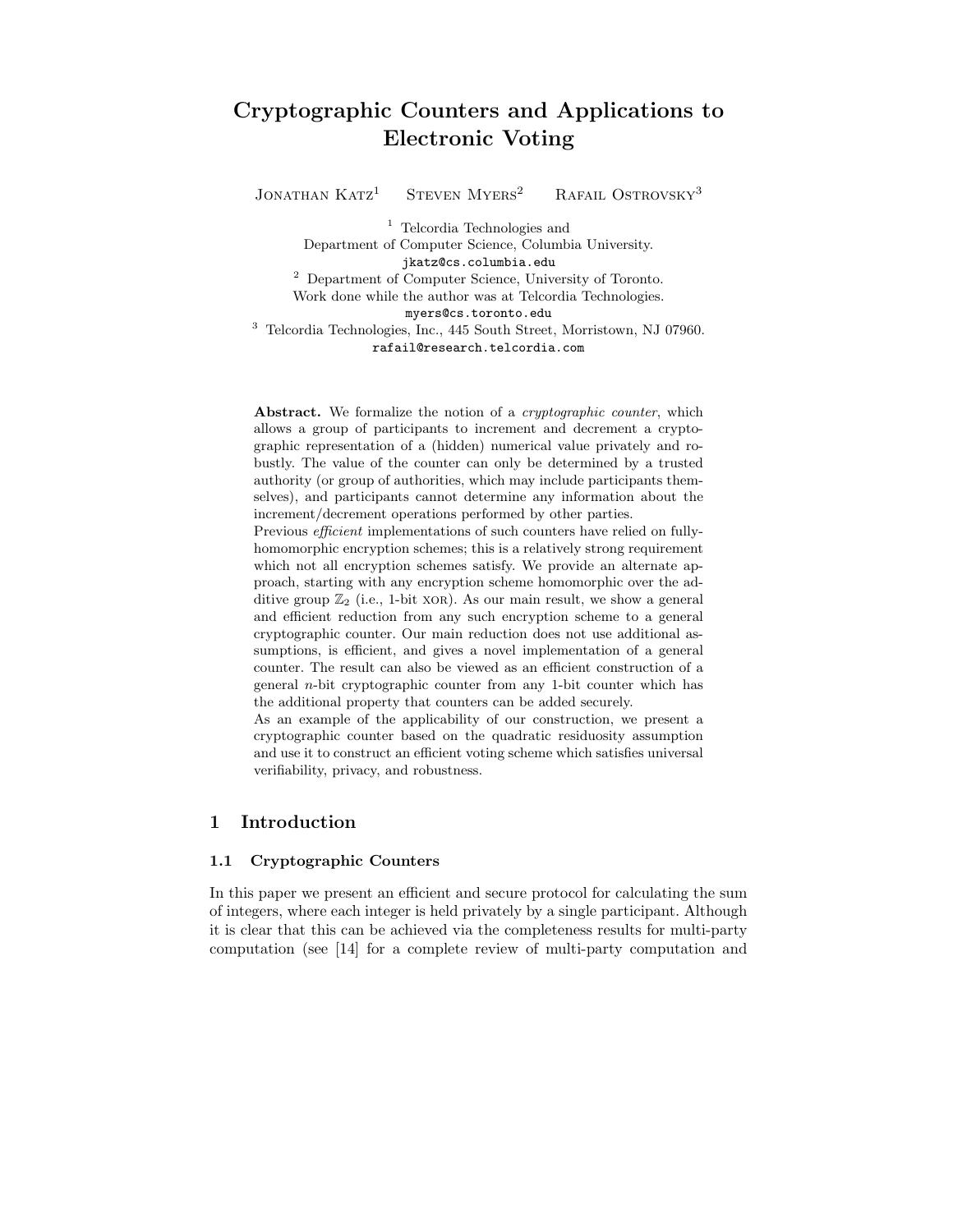related results), such constructions are only of theoretical interest as they are too inefficient to be of practical use. In order to construct our secure addition protocol, we introduce an abstraction we call a cryptographic counter that may be of independent interest. In particular, such counters may have a variety of applications, especially as subroutines in larger multi-party computations. We give a formal definition of cryptographic counters, and provide a construction based on any encryption scheme homomorphic over the additive group  $\mathbb{Z}_2$ .

Informally, a cryptographic counter is a public string which can be viewed as an encryption of a value such that the value is hidden from all participants except a trusted authority (who holds some secret key). Only the trusted authority can decrypt and thereby determine the value of the counter, whereas all participants have the ability to increment or decrement (*update*) the counter by an arbitrary amount. Information about updates (e.g., whether the counter was incremented or decremented) is kept hidden from all other participants. We also consider restricted cryptographic counters for which the set of legal update operations is constrained in some publicly-known way.

Previous constructions of cryptographic counters (in the context of voting schemes) have relied on what we call fully-homomorphic encryption. Informally, this is an encryption scheme for which, for any  $n_0 > 0$ , there is some choice of the security parameter such that the resulting encryption is homomorphic over (the additive group)  $\mathbb{Z}_n$ , where  $n \geq n_0$ . It is clear how a cryptographic counter can be constructed given this strong property (the difficult aspects of previous constructions were providing efficient proofs of validity and achieving threshold decryption). In this paper, we provide a construction of an n-bit cryptographic counter based on any 1-bit cryptographic counter that also allows secure addition (mod 2) of multiple counters. This immediately implies a construction from any encryption scheme homomorphic over  $\mathbb{Z}_2$ . As a concrete example, we present an efficient n-bit counter based only on the quadratic residuosity assumption.

Addition is a useful function to compute privately, as many of the currentlyproposed applications of secure multi-party computation rely heavily on summing secret values held by different individuals. It has particular relevance to the problem of secure electronic voting, in which each participant holds a vote which is either 0 or 1, and the participants wish to determine the tally without revealing individual votes. As an example of the applicability of cryptographic counters, we use them to build a secure voting scheme and compare it to previously-proposed solutions. In particular, ours is the first efficient construction of a voting scheme which is not based on fully-homomorphic encryption.

### 1.2 Secure Electronic Voting

An electronic voting scheme is a protocol allowing voters to cast a vote by interacting with a set of authorities who collect the votes, tally them, and publish the final result. There are a variety of properties which may be desired of an electronic voting scheme; however, the cryptographic literature has traditionally focused on the following three requirements: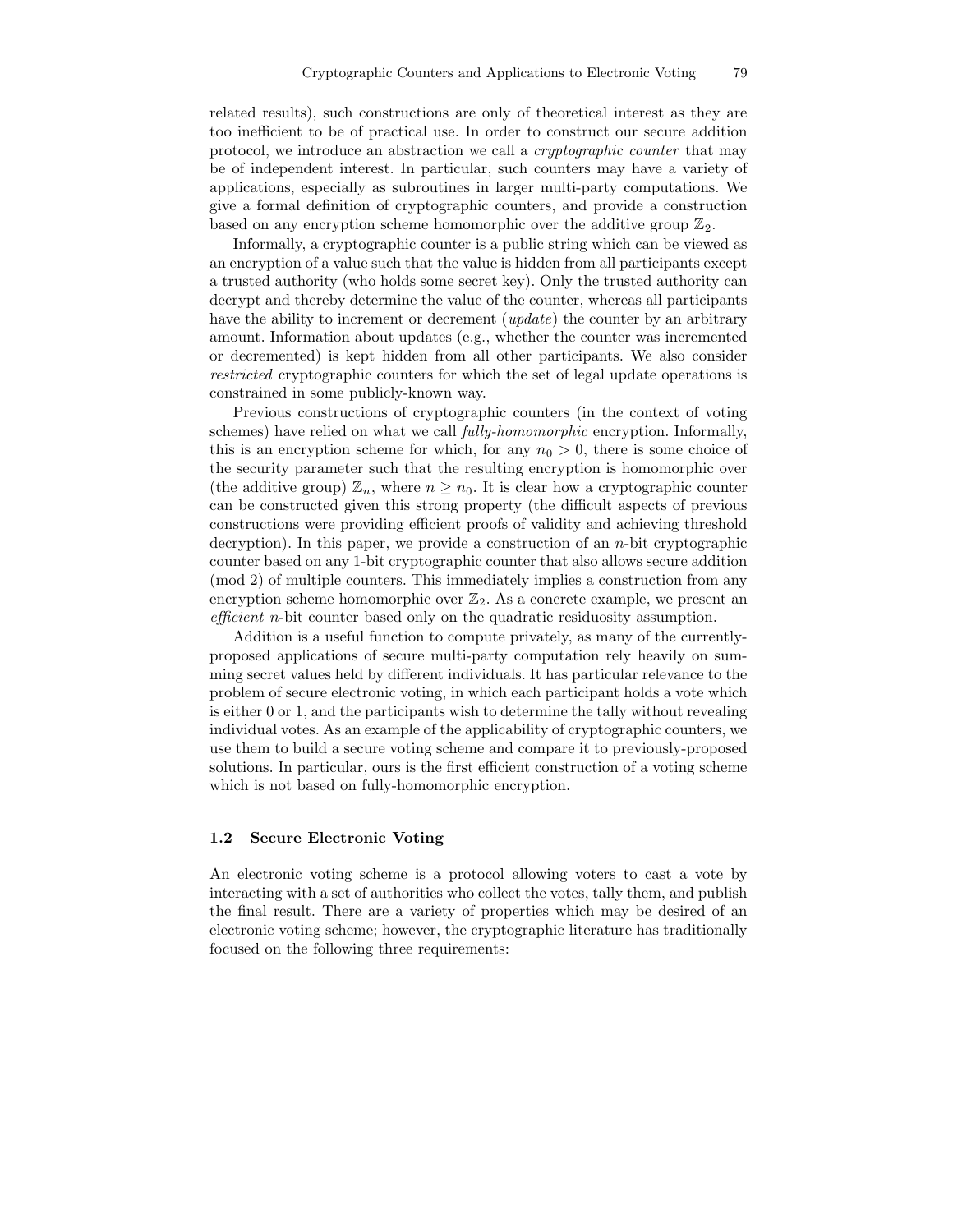Privacy ensures that an individual's vote is kept hidden from (any reasonablysized coalition of) other voters and even the authorities themselves.

Universal Verifiability means that any party, including a passive observer, can be convinced that all votes cast were valid and that the final tally was computed correctly.

Robustness guarantees that the final tally can be correctly computed even in the presence of faulty behavior of a number of parties.

It is furthermore desirable to minimize the interaction between parties. In particular, voters should not have to interact with each other to cast a vote or (ideally) to prove validity of votes, and the authorities should be able to remain off-line until the election is concluded. Other features are not considered in the present work. For example, information-theoretic privacy is sometimes required [8], while we only require computational privacy. Receipt-freeness [2] and preventing vote-duplication can be achieved by other means (see, for example, [17]) and are not considered here.

Many voting schemes meeting the above requirements have been proposed [6, 3, 4, 8, 9, 23, 10]. However, all previously-known schemes achieving universal verifiability rely on fully-homomorphic encryption schemes, where the homomorphism is over additive group  $\mathbb{Z}_n$  and n is larger than the number of voters (our use of the term "fully-homomorphic" is explained above). One typical paradigm is as follows: say voter  $i$  wishes to cast vote  $v_i$ , where, for a valid vote, we have  $v_i \in \{0, 1\}$ . To vote, voter i publicly posts<sup>1</sup>  $\mathcal{E}_{\text{pk}}(v_i)$ , the encryption of  $v_i$  under some public key established by the set of authorities. When everyone has voted, the authorities compute the product of the encryptions (which can be publicly computed) and decrypt the result; this gives the correct final tally since:

$$
\mathcal{D}_{sk}(\mathcal{E}_{pk}(v_1)\cdots \mathcal{E}_{pk}(v_N))=v_1+\cdots+v_N,
$$

where equality holds by the homomorphic properties of the encryption scheme. Depending on the level of trust in the authorities, they may also provide a (publicly verifiable) proof that decryption was done correctly. In this way, everyone is assured that all votes were correctly counted.

Many examples of fully-homomorphic encryption schemes are known (for example:  $[12, 6, 21]$ . The voting schemes of  $[6, 3, 4]$  are based on the r-th residuosity assumption, those of [8, 9, 23] are based on the discrete logarithm assumption in prime groups, and the scheme of [10] is based on hardness of deciding residue classes in  $\mathbb{Z}_{N^2}^*$ . Even so, it is interesting to determine the minimal assumptions under which an efficient voting protocol can be constructed.

We show how privacy and universal verifiability can be achieved without fully-homomorphic encryption. Our construction uses an  $n$ -bit counter which, in turn, is constructed from any encryption scheme homomorphic over  $\mathbb{Z}_2$  (i.e., the

<sup>&</sup>lt;sup>1</sup> This might be accompanied by a proof of validity, but for simplicity we focus here on that portion of the protocol which relies on the homomorphic properties of the encryption.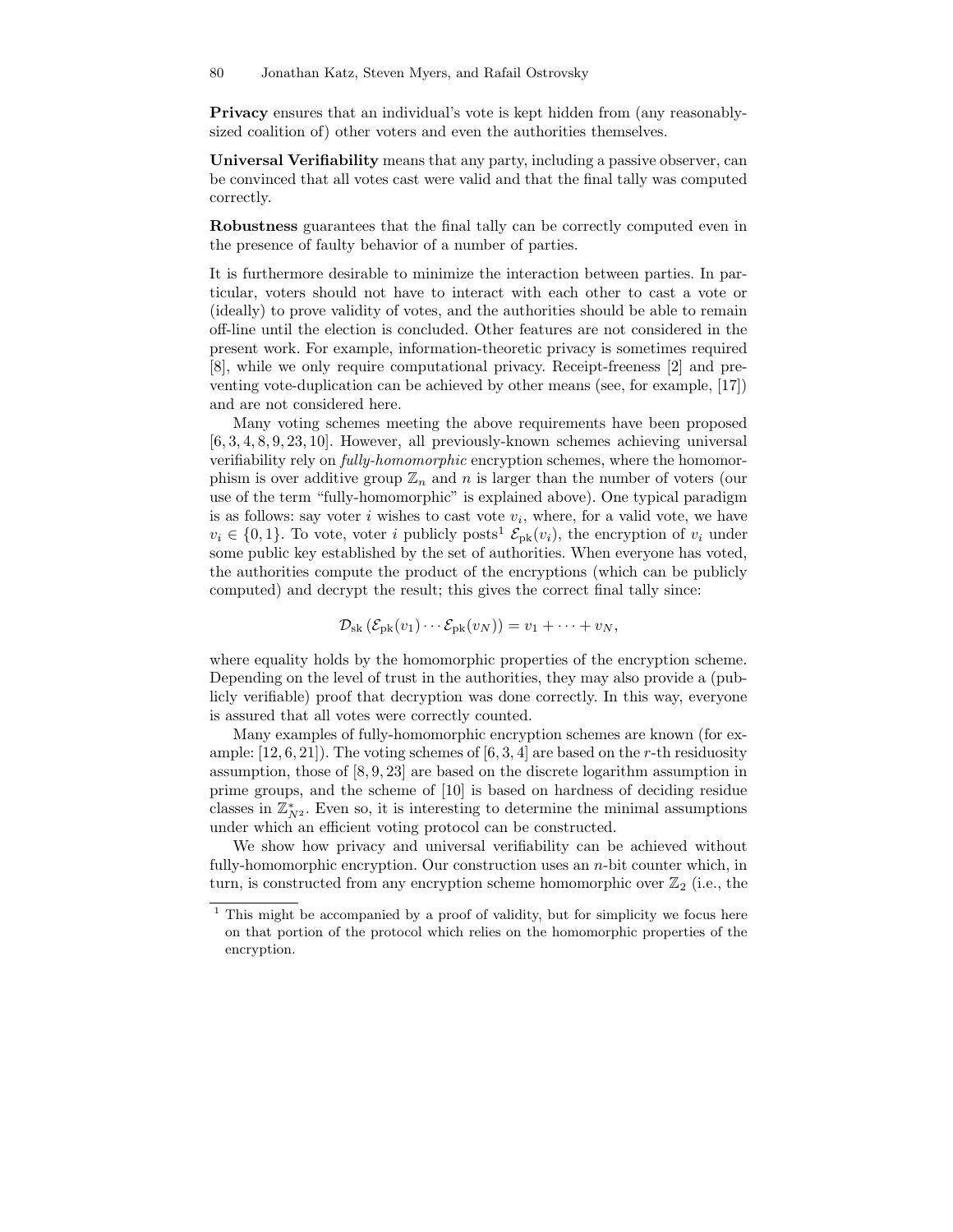|              |                             |                                 | Size of Vote + Proof Voter Computation Authority Computation |
|--------------|-----------------------------|---------------------------------|--------------------------------------------------------------|
| [8]          | $\mathcal{O}(k_1M)$         | $\mathcal{O}(k_1^3M)$           | $\mathcal{O}(k_1^3L)$                                        |
| [9           | $\mathcal{O}(k_1)$          | $\mathcal{O}(k_1^3)$            | $\mathcal{O}(k_1^3L)$                                        |
| Present work | $\mathcal{O}(k_1k_2\log L)$ | $\mathcal{O}(k_1^2 k_2 \log L)$ | $\overline{\mathcal{O}(k_1^2 \log L + L)}$                   |

**Table 1.** Efficiency of some voting schemes.  $L$  is the number of voters,  $M$  is the number of authorities,  $k_1$  is a security parameter, and  $2^{-k_2}$  is a bound on the probability of cheating (in [8,9], the probability of cheating is  $2^{-k_1}$ ). Computation is measured in bitwise operations, assuming multiplication of k-bit numbers requires  $\mathcal{O}(k^2)$  operations.

1-bit xor operation). Using as a specific example the well-studied encryption scheme based on the hardness of deciding quadratic residuosity [16], we show how to achieve robustness as well.

Often, basing a result on a weaker assumption results in an impractical scheme. However, our resulting voting scheme is efficient enough to be practical. A comparison of the efficiency of our construction with those of [8, 9] appears in Table 1. Our simplest solution, while being both size- and computation-efficient, requires sequential execution and hence  $\mathcal{O}(L)$  rounds (as compared with previous solutions which require  $\mathcal{O}(1)$  rounds). We discuss ways of dealing with this issue in Section 5.

## 2 Definitions

In this section we formalize the notion of a cryptographic counter. Although related notions have been folklore in the cryptographic community (particularly in the context of electronic voting), a formal definition has, to the best of our knowledge, not previously appeared.

Counters. In order to more easily define a cryptographic counter, we first need a formal definition of a counter.

**Definition 1.** An n-counter consists of a set  $S$  along with a pair of algorithms  $(D, T)$  in which:

- $-S = \{s_1, \ldots\}$  represents the set of states of the counter.
- $D$ , the decoding algorithm, is a deterministic algorithm which takes as input a state  $s \in S$  and returns a number  $i \in \mathbb{Z}_n$ . This defines a mapping from states in S to numbers in the range  $[0, n-1]$ .
- $-$  T, the transition algorithm, is a probabilistic algorithm which takes as input a state  $s \in S$  and an integer  $i \in \mathbb{Z}_n$  and returns a state  $s' \in S$ . This function defines legal update operations on the counter.

We require that for all  $s \in S$  and  $i \in \mathbb{Z}_n$ , if  $s' \leftarrow T(s, i)$ , then  $D(s') = D(s)$  + i mod n.

Note that subtraction of integer  $i$  can be done by simply computing the inverse of i in  $\mathbb{Z}_n$  and adding  $-i$  using the transition algorithm.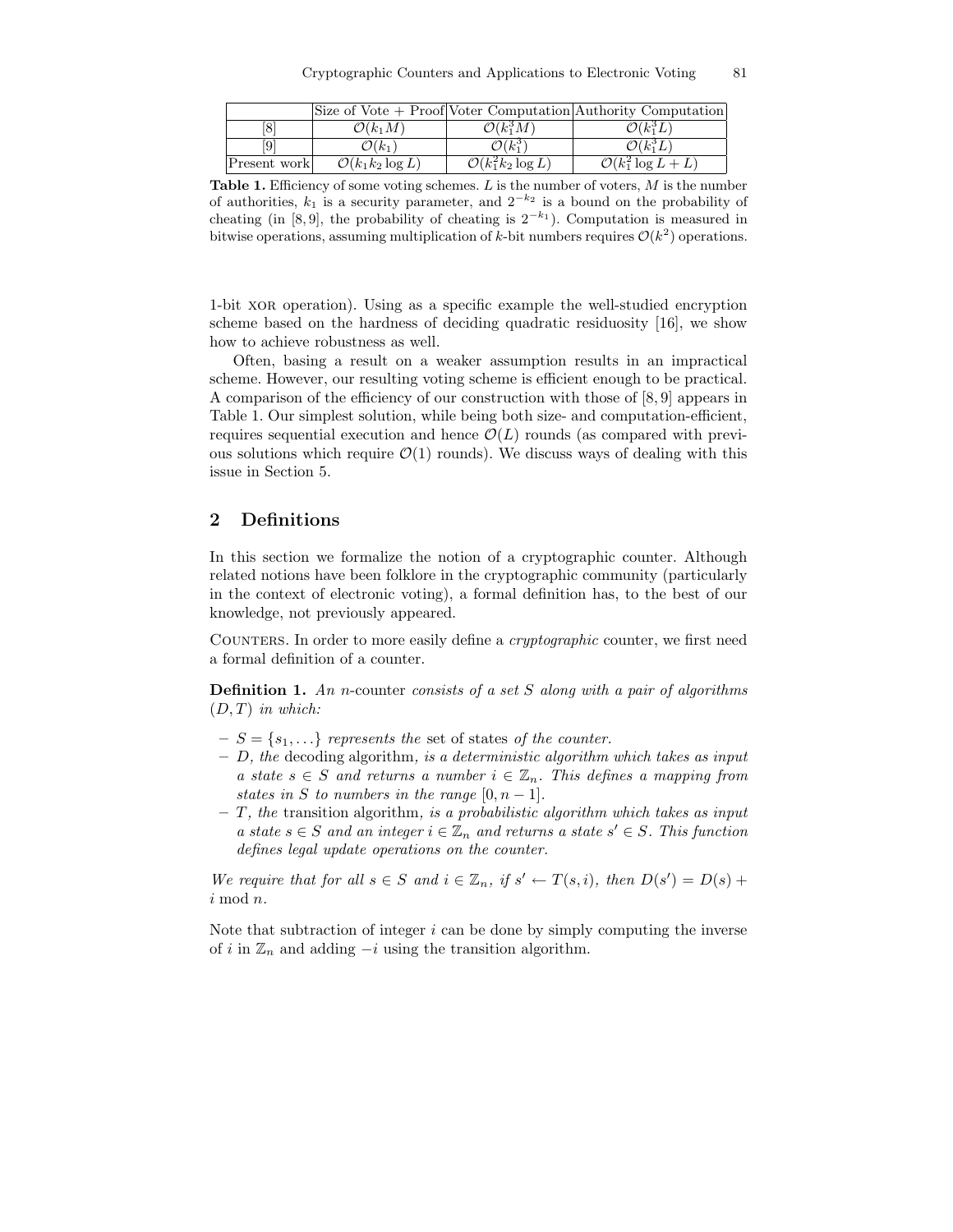Cryptographic Counters. We now turn to the definition of a cryptographic counter. We first define its components, and follow this with definitions of security against two types of adversaries: honest-but-curious and malicious. All algorithms are assumed to run in time polynomial in the security parameter  $k$ , and  $n$  is fixed independently of  $k$ .

**Definition 2.** A cryptographic *n*-counter is a triple of algorithms  $(\mathcal{G}, D, T)$  in which:

- $-$  G, the key generation algorithm, is a probabilistic algorithm that on input  $1^k$  outputs a public key/secret key pair (pk,sk) and a string  $s_0$ . The secret key, in turn, implicitly defines<sup>2</sup> an associated set of states  $S_{sk}$ . It is the case that  $s_0 \in S_{sk}$ .
- $D$ , the decryption algorithm, is a deterministic algorithm that takes as input a secret key sk and a string s. If  $s \in S_{sk}$ , then D outputs an integer  $i \in \mathbb{Z}_n$ . Otherwise, D outputs  $\bot$ .
- $-$  T, the transition algorithm, is a probabilistic algorithm that takes as input the public key pk, a string s, and an integer  $i \in \mathbb{Z}_n$  and outputs a string s'.

For any (pk, sk) output by  $\mathcal{G}(1^k)$ , define  $D' = D(sk, \cdot)$  and  $T' = T(pk, \cdot, \cdot)$ . Then we require that the set  $S_{sk}$  along with algorithms  $(D',T')$  define an n-counter. Furthermore, we require that  $D'(s_0) = 0$  (this represents initialization of the counter to 0).

SECURITY (HONEST-BUT-CURIOUS). We briefly describe the attack scenario before giving the formal definition. Adversary A is given the public key and the initial state  $s_0$ . The adversary then outputs<sup>3</sup> a sequence of integers  $i_1, \ldots, i_\ell \in$  $\mathbb{Z}_n$ . The state is updated accordingly; that is, the transition algorithm T is run  $\ell$  times, generating  $s_1, \ldots, s_\ell$ . All intermediate states are given to the adversary, who then outputs  $x_0, x_1 \in \mathbb{Z}_n$ . A bit b is selected at random, and the counter is incremented by  $x_b$  to give state  $s^*$ . The adversary, given  $s^*$ , must then guess the value of b.

**Definition 3.** We say that cryptographic n-counter  $(\mathcal{G}, D, T)$  is secure against honest-but-curious adversaries if, for all poly-time adversaries A, the following is negligible  $(in k)$ :

$$
\left| \Pr \begin{bmatrix} (pk, sk, s_0) \leftarrow \mathcal{G}(1^k) \\ (i_1, \dots, i_\ell) \leftarrow A(1^k, pk, s_0) \\ s_1 \leftarrow T(pk, s_0, i_1); \dots; s_\ell \leftarrow T(pk, s_{\ell-1}, i_\ell) \\ (x_0, x_1) \leftarrow A(s_1, \dots, s_\ell) \\ b \leftarrow \{0, 1\} \\ s^* \leftarrow T(pk, s_\ell, x_b) \\ b' \leftarrow A(s^*) \end{bmatrix} : b' = b \right] - 1/2 \right|.
$$

<sup>&</sup>lt;sup>2</sup> Note that membership in  $S_{sk}$  may not be efficiently decidable when given only pk. We require, however, that membership is efficiently decidable, given sk.

<sup>&</sup>lt;sup>3</sup> These integers may be chosen adaptively, but for simplicity we present the nonadaptive case here. Note that the construction of Section 3.2 achieves security against an adaptive adversary as well.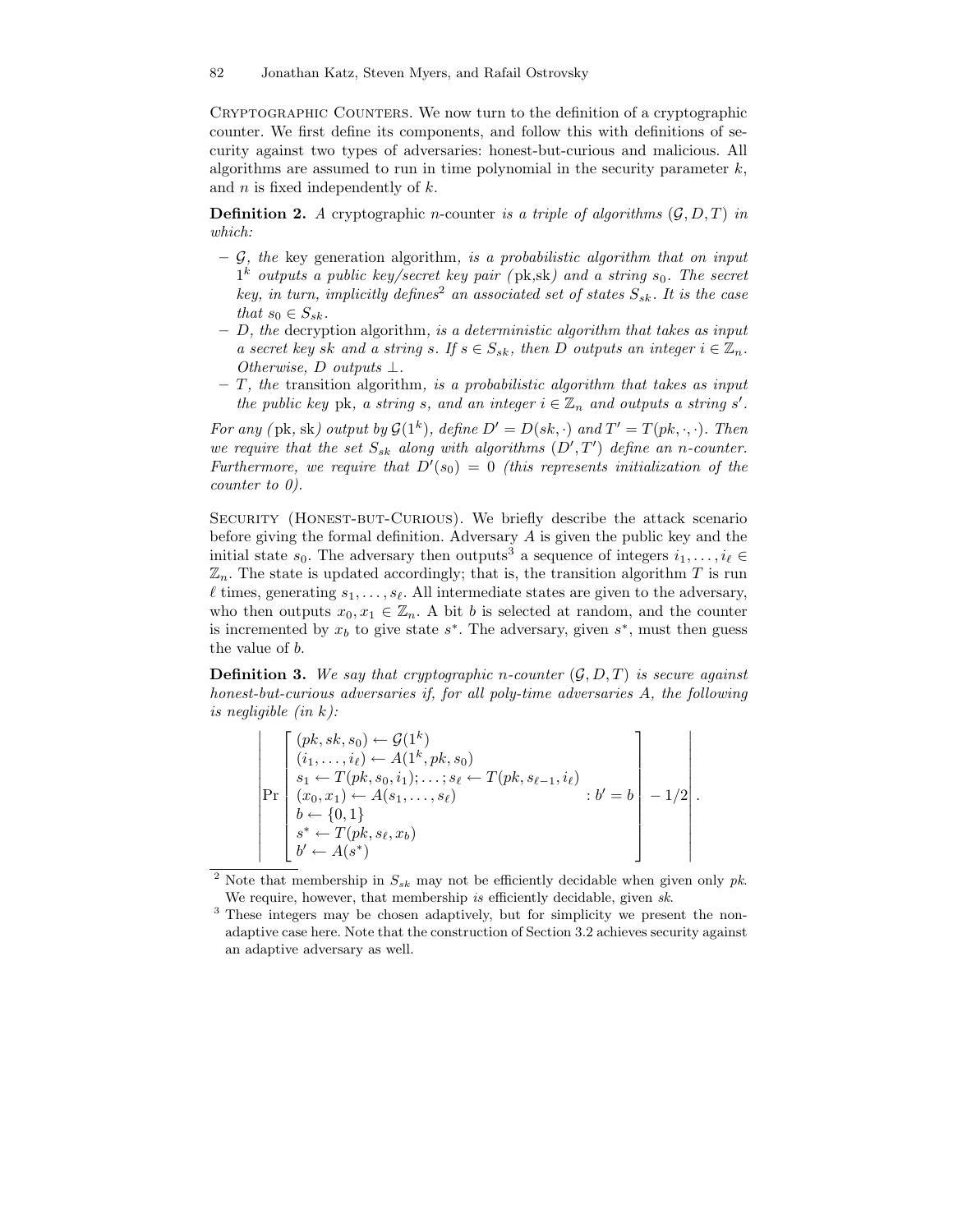Security (Malicious). An honest-but-curious adversary is restricted to having the increment operations (which he must distinguish between) performed on a state distributed according to the output of the transition algorithm T. A malicious adversary, in contrast, is allowed to select the state to be incremented freely. In fact, we allow the adversary to select any string to be incremented by  $T$ ; this allows us to deal with the case in which there is no efficient way to determine whether a string s is a valid state (i.e., whether  $s \in S_{sk}$ ).

**Definition 4.** We say that cryptographic n-counter  $(G, D, T)$  is secure against malicious adversaries if, for all poly-time adversaries A, the following is negliqible  $(in k)$ :

$$
\left| \Pr \begin{bmatrix} (pk, sk, s_0) \leftarrow \mathcal{G}(1^k) \\ (s, x_0, x_1) \leftarrow A(1^k, pk, s_0) \\ b \leftarrow \{0, 1\} \\ s^* \leftarrow T(pk, s, x_b) \\ b' \leftarrow A(s^*) \end{bmatrix} : b' = b \right] - 1/2 \right|.
$$

Verifiable Counters. It may sometimes be useful to verify whether transitions were indeed computed correctly. For example, when using a counter for voting, it should be publicly verifiable that each voter acted in a correct manner. We therefore define the notion of a *verifiable cryptographic counter* as follows:

**Definition 5.** A verifiable cryptographic n-counter is a tuple  $(\mathcal{G}, D, T, V)$  such that:

- $(\mathcal{G}, D, T)$  is a cryptographic n-counter.
- $V$ , the verification algorithm, is a probabilistic algorithm satisfying completeness and soundness for all  $(pk, sk)$  output by  $G$ , as follows:
	- 1. (Completeness) For all  $s \in S_{sk}$ , if  $s' \leftarrow T(pk, s, i)$  for some  $i \in \mathbb{Z}_n$ , then:

 $V(pk, s, s') = 1.$ 

(Note that V does not require i as input.)

2. (Soundness) For all  $s$  and all strings  $s'$  such that for all  $i$ ,  $s'$  is not in the range of  $T(pk, s, i)$ , the following probability is negligible (in k):

$$
\Pr[V(pk, s, s') = 1].
$$

RESTRICTED COUNTERS. Definitions 1, 2, and 5 may be modified to allow for the possibility that although the counter can store values in  $\mathbb{Z}_n$ , update operations are restricted to some subset of  $\mathbb{Z}_n$ . We call counters with this property restricted. An illustrative example is a counter used in a voting scheme. Although the counter needs to be able to store values up to  $L$  (the number of voters), it may be required to restrict update operations to the set  $\{0, 1\}$  (representing a yes/no vote). Modifications to the definitions are straightforward.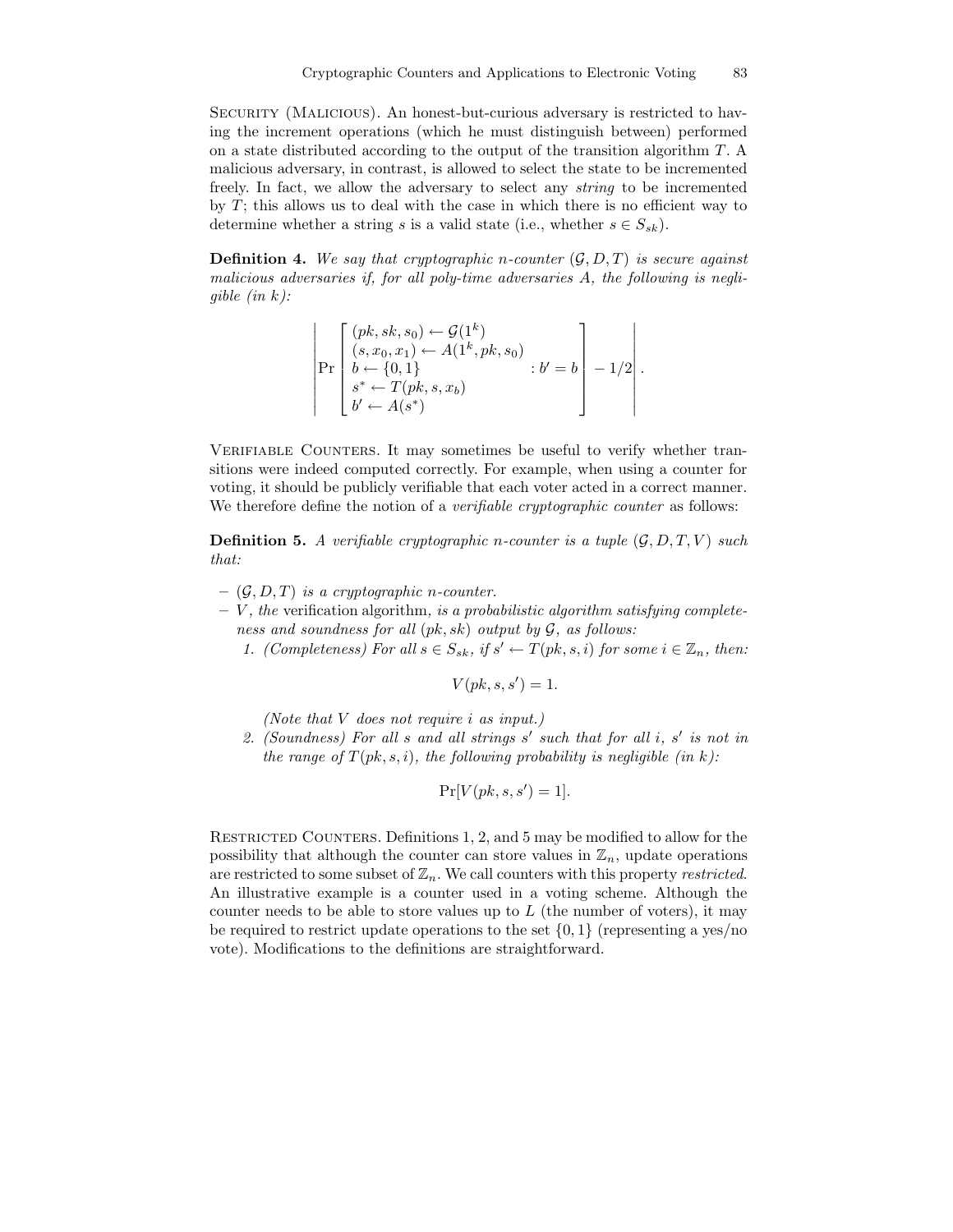ADDITIVE COUNTERS. The transition algorithms described above take an old state  $s$  and an integer  $i$  and output a new state  $s'$  which represents the old value incremented by  $i$ . However, definitions 1 and 2 may be modified such that the transition algorithm takes an old state  $s$  and a second state  $s'$  and then outputs a new state  $s''$  which represents the old value incremented by the value stored in  $s'$ . Such counters are termed *additive*. Note that additive cryptographic *n*-counters include the case of homomorphic encryption over  $\mathbb{Z}_n$ ; yet, the former are more general since the transition algorithm need not be multiplication. Definitions 3 and 4 can be modified for the case of additive counters in the natural way.

## 3 Constructing Cryptographic Counters

In Sections 3.1 and 3.2, we describe the construction of a cryptographic n-counter based on any 1-bit additive cryptographic counter. We also discuss the extension to the case of verifiable cryptographic counters. In Section 3.4, using as a particular example the encryption scheme based on quadratic residuosity [16] (see Appendix A), which is homomorphic over  $\mathbb{Z}_2$ , we give an efficient construction of a verifiable cryptographic n-counter where update operations are restricted to  $\{0,1\}$ . This provides a natural foundation for a voting protocol; we discuss this connection further in Section 4.

### 3.1 Linear Feedback Shift Registers

Before presenting our main result, we provide an introduction to the theory of linear feedback shift registers; a more comprehensive treatment can be found in [20, 19]. Let  $r_1, r_2, \ldots \in \{0, 1\}$  be a sequence of elements (called *registers*) satisfying the k-th order linear recurrence relation:

$$
r_{j+k} = b_k r_{j+k-1} + \dots + b_1 r_j,
$$
\n(1)

where  $b_i \in \{0,1\}$  (throughout this section, addition is over the field  $\mathbb{Z}_2$ ). The sequence  $r_1, r_2, \ldots$  is called a *linear recurring sequence*. Once the terms  $r_1, \ldots, r_k$ have been fixed, the rest of the sequence is uniquely determined. Define the jth state of this sequence to be the vector  $(r_j, \ldots, r_{j+k-1})$ . Equation (1) defines transitions between these states: given state  $s = (r_1, \ldots, r_k)$ , the next state  $s' = (r'_1, \ldots, r'_k)$  can be computed as follows:

$$
r'_{i} = \begin{cases} r_{i+1} & 1 \leq i < k \\ f(r_1, \ldots, r_k) & i = k \end{cases},
$$

where the function  $f$  is given by (1) as:

$$
f(r_1,\ldots,r_k)=b_kr_k+\cdots+b_1r_1.
$$

This sequence of states defines a linear feedback shift register (LFSR). For the present application, it is important to note that  $f$  can be computed using  $XOR$ operations only.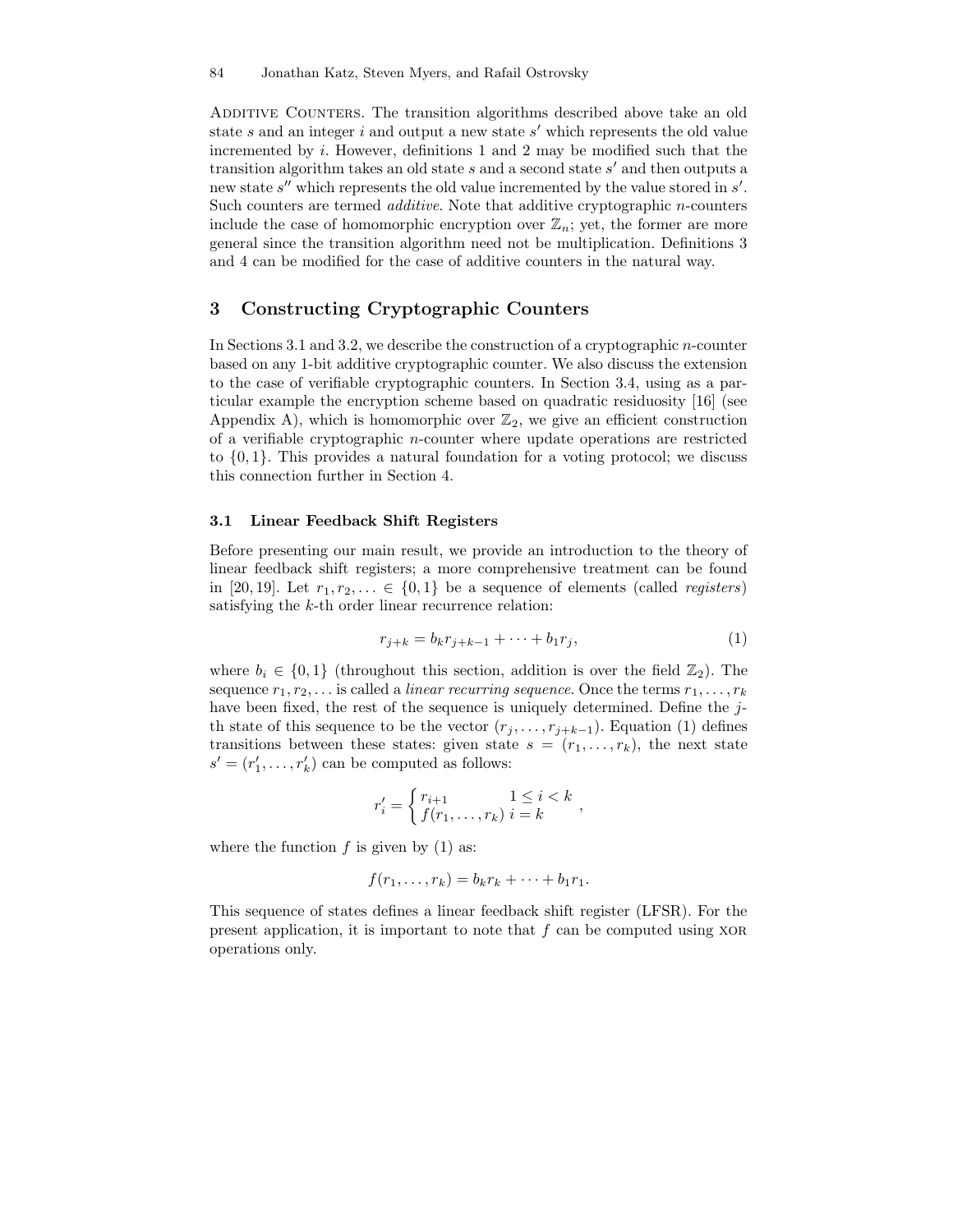Since an LFSR has a finite set of states, the sequence of states eventually repeats. The number of states which appear before the first state repeats (and the sequence begins again) is called the *period*. Clearly, an LFSR with period  $n$ can be used to count from 0 to  $n-1$ : choose an arbitrary initial state giving rise to a sequence of period  $n$ , label this initial state " $0$ ", and label every succeeding state by one more than the label of its predecessor.

It is possible to associate with every LFSR (whose underlying recurrence relation is given by Equation (1)) the characteristic polynomial  $g(x) = x^k$  $b_k x^{k-1} - \cdots - b_1$ . The period of an LFSR is related to the order of its characteristic polynomial. In particular, if the characteristic polynomial of an LFSR is primitive<sup>4</sup>, then the LFSR has maximum possible period  $2^k - 1$  (assuming the initial state of the LFSR is not the zero vector) [20, 19]. Primitive polynomials can be generated efficiently using a probabilistic algorithm [22]. It is thus possible to efficiently construct an LFSR which counts from 0 to  $n-1$  using the minimum possible  $\lceil \log_2 n \rceil$  registers (each representing a single bit).

Given a state s of an LFSR (and assuming knowledge of the initial state), it is easy to decode the state and determine the number it represents by either counting down from s to the initial state, or counting up from the initial state until state s is reached. This requires time  $\mathcal{O}(n)$ . This procedure is fast, however, even for large<sup>5</sup> n, since each state transition consists of only simple, *bitwise* manipulations (shifts and xors). More efficient approaches are mentioned in Section 3.3.

### 3.2 General Construction of a Cryptographic Counter

Theorem 1. An additive cryptographic 2-counter secure against honest-butcurious (resp. malicious) adversaries implies the existence of a cryptographic n-counter secure against honest-but-curious (resp. malicious) adversaries, for all n of the form  $n = 2^x - 1$ .

Sketch of Proof An encryption scheme homomorphic over (the additive group)  $\mathbb{Z}_2$  is an example of an additive cryptographic 2-counter secure against honest-but-curious adversaries. For ease of exposition, we describe the construction of a cryptographic *n*-counter using an encryption scheme  $(\mathcal{G}, \mathcal{E}, \mathcal{D})$  which is homomorphic over  $\mathbb{Z}_2$ ; it should be clear, however, that a substantially-similar construction yields a cryptographic n-counter starting from any additive cryptographic 2-counter.

We show how to use the encryption scheme as a building block to construct a cryptographic n-counter. First, note that an LFSR (as described in Section 3.1) is an n-counter. The idea behind the construction is as follows: since only xor operations are needed to effect transitions, the encryption scheme allows

A polynomial  $g \in \mathbb{Z}_2[x]$  of degree k is primitive if the smallest integer N for which  $g|(x^N-1)$  is  $N=2^k-1$ .

 $5$  For a typical voting scheme, n will be on the order of the number of voters. So, even for the U.S. election, we have n only (roughly)  $10^8$ .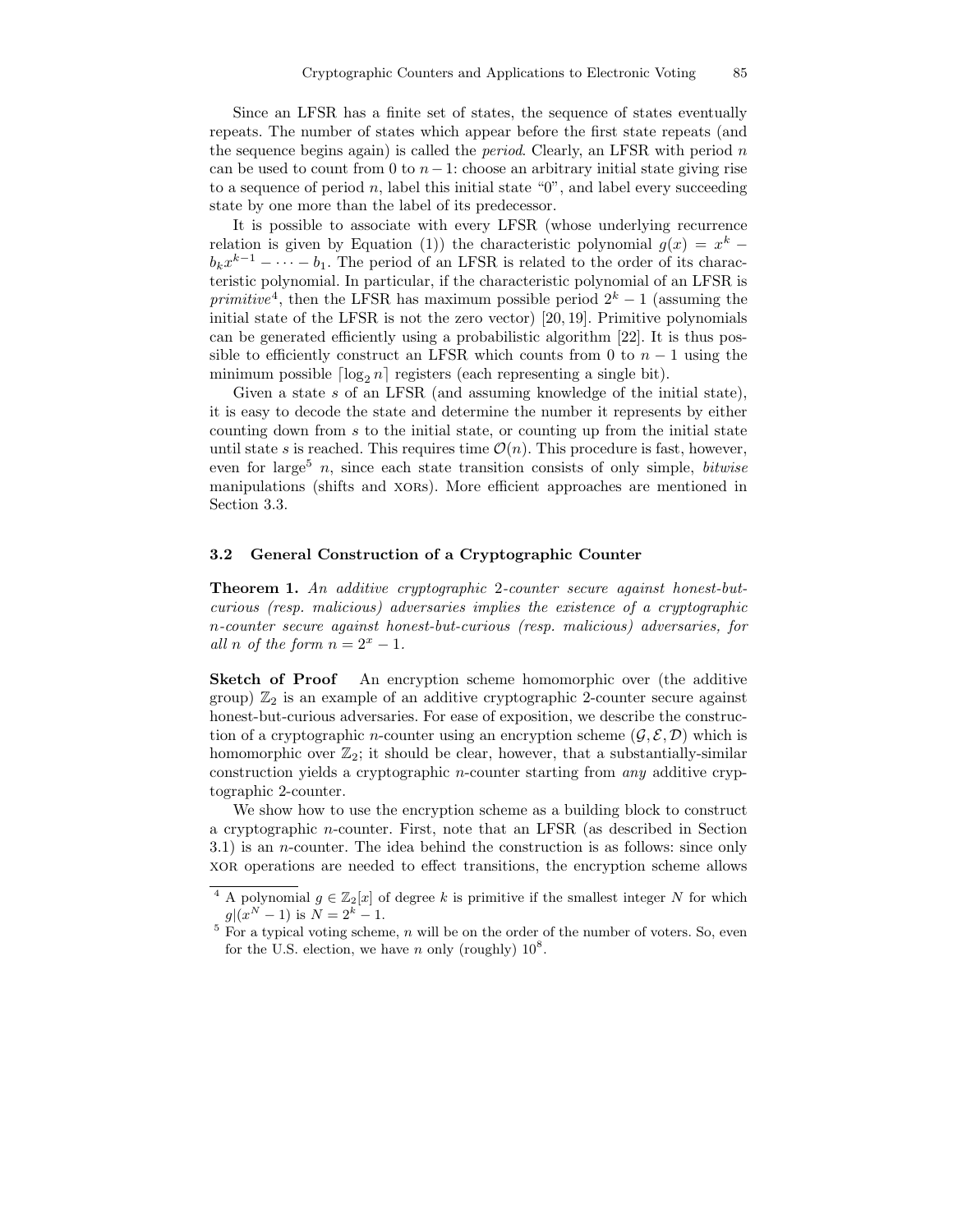a participant to change the counter without leaking any information about the transition. Below is a complete description of the protocol (here,  $\ell = \lceil \log_2 n \rceil$ ):

## Key Generation Algorithm  $\mathcal{G}'(1^k)$ :

- 1. Run  $\mathcal{G}(1^k)$  to generate public key  $pk_0$  and secret key  $sk_0$ .
- 2. Generate a primitive polynomial  $g \in \mathbb{Z}_2[x]$  of degree  $\ell$  using [22].
- 3. Set  $r_1 = \mathcal{E}_{pk_0}(1)$  and  $r_2 = \mathcal{E}_{pk_0}(0), \ldots, r_\ell = \mathcal{E}_{pk_0}(0)$ .
- 4. Set  $s_0 = (r_1, \ldots, r_\ell)$ ,  $sk = (sk_0, g)$ , and  $pk = (pk_0, g)$ . Output  $pk, sk$ , and  $s_0$ .

**Transition Algorithm** [defined for  $i \in \mathbb{Z}_n$ ]  $T((pk_0, g), (r_1, \ldots, r_\ell), i)$ :

- 1. Polynomial g defines (nonzero)  $f(r_1, \ldots, r_\ell) = b_\ell r_\ell + \cdots + b_1 r_1$  (see Section 3.1).
- 2. Repeat the following procedure  $i$  times<sup>6</sup>:
	- (a) Set  $r'_1 = r_2; \ldots; r'_{\ell-1} = r_{\ell}$ .
	- (b) Set  $r'_{\ell} = \prod_{i=1}^{\ell} r_i^{b_i}$ .
	- (c) Set  $r_1 = r'_1; \ldots; r_\ell = r'_\ell.$
- 3. Set  $r'_{i} = r_{i} \cdot \mathcal{E}_{pk_{0}}(0)$ , for  $1 \leq i \leq \ell$ . Output  $s' = (r'_{1}, \ldots, r'_{\ell})$ .

Decryption Algorithm  $D(sk = (sk_0, g), s = (r_1, \ldots, r_\ell))$ :

- 1. Let  $r_i^* = \mathcal{D}_{sk_0}(r_i)$ , for  $1 \leq i \leq \ell$ .
- 2. Let  $s^* = (r_1^*, \ldots, r_k^*)$
- 3. Increment the LFSR defined by polynomial  $q$ , beginning with initial state  $(1,0,\ldots,0)$ , until reaching state  $s^*$ . Let t be the number of transitions made. Output t.

The protocol described above is a cryptographic n-counter secure against an honest-but-curious adversary. To see this, fix n. The size of the LFSR,  $\ell$ , is thus a constant (independent of the security parameter). A simple hybrid argument shows that an adversary cannot distinguish between random representations of any two states of the counter. Therefore, an adversary cannot gain any information about the current value of the counter, nor about transitions made. We leave a formal proof to the full version of the paper.

Note that if we start with a cryptographic 2-counter secure against malicious adversaries, the above construction is also secure against malicious adversaries. When using an arbitrary encryption scheme homomorphic over  $\mathbb{Z}_2$ , the above construction is secure against malicious adversaries if it can be efficiently determined (given  $pk$ ) whether a string represents a valid ciphertext<sup>7</sup>; in this case, the transition algorithm must first check whether every register in s represents a valid ciphertext before computing  $s'$  (if this is not true, it aborts).

<sup>6</sup> This algorithm can be made significantly more efficient to run in time polynomial in  $log n$ . This is discussed briefly in Section 3.3.

<sup>7</sup> For example, in the case of encryption using quadratic residuosity, it is possible to tell whether a string  $C$  is a valid ciphertext by checking that the Jacobi symbol of  ${\cal C}$  is 1.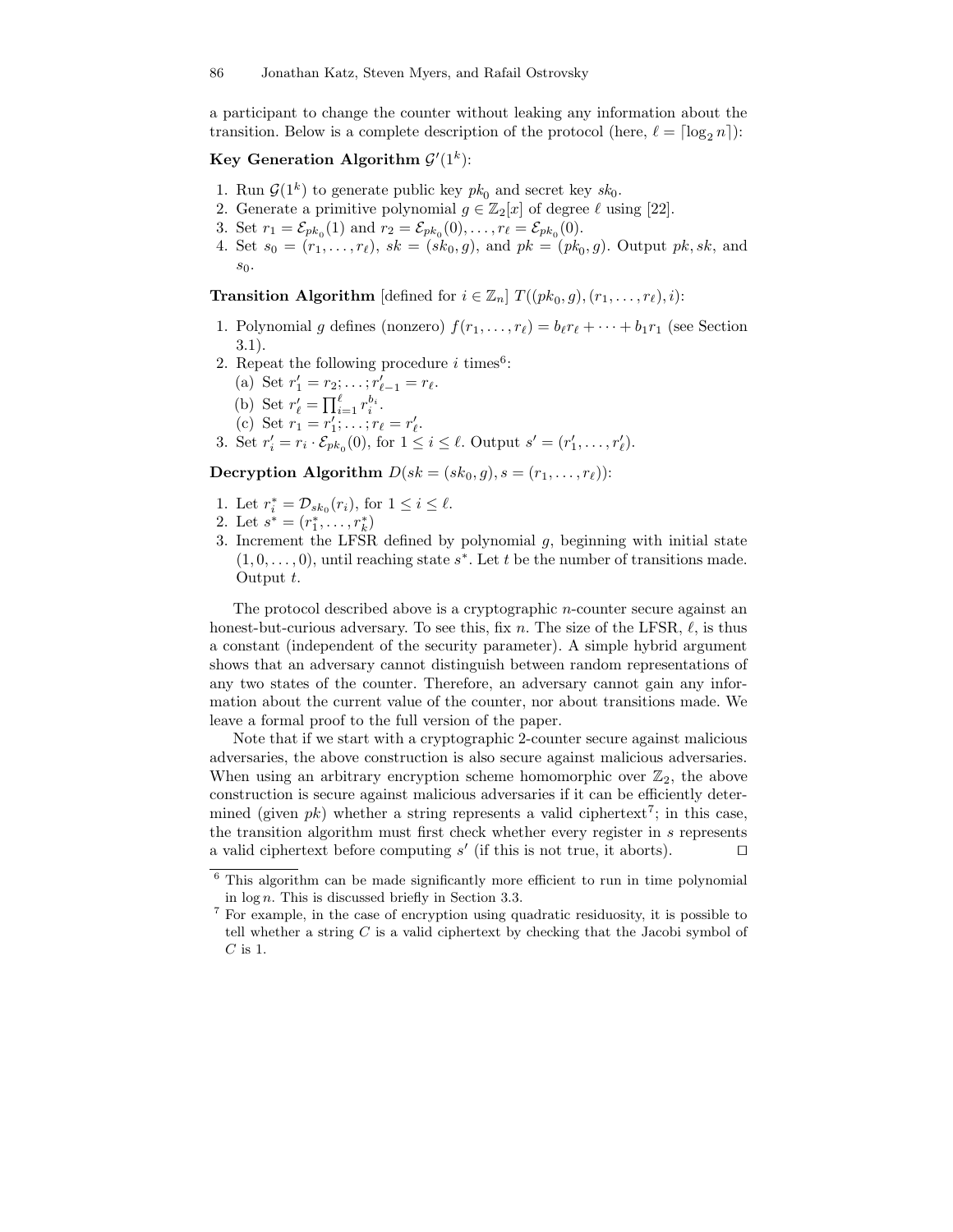In order to make the above construction verifiable, only a few changes are needed. First, we include a random string  $\tau$  in the public key. Additionally, we change the transition algorithm so that after  $s'$  has been output, we append a non-interactive zero-knowledge proof (NIZK) [5] using random string  $\tau$  that the transition from  $s$  to  $s'$  was valid. The verification algorithm  $V$  runs the proofverification algorithm for the NIZK proof. If the proof verification succeeds, the verification algorithm outputs 1; otherwise, it outputs 0. A verifiable, restricted n-counter can be constructed in a similar way.

### 3.3 Observations on the Cryptographic Counter Construction

Linear feedback shift registers have an algebraic interpretation: the state of an  $\ell$ -bit LFSR represents an element of  $GF^*(2^{\ell})$ . Incrementing the counter corresponds to multiplication of the state by a generator,  $g$ , of the multiplicative group in  $GF^*(2^{\ell})$ . This allows for two important gains in efficiency, which are highlighted below.

First, the counter may be efficiently updated by values larger than 1. In particular, the counter may be incremented by value *i* in only  $\mathcal{O}(\ell^2 \log i)$  steps, as opposed to the  $\mathcal{O}(\ell \cdot i)$  steps used in the transition function of Section 3.2.

Next, note that the state of the LFSR can be viewed as an element of the form  $g^j$  in  $GF^*(2^{\ell})$ . Therefore, one can use algorithms for solving the discrete logarithm problem to determine the value represented by the state of the LFSR,. In particular, it is relatively straightforward to determine the value of an  $\ell$ -bit LFSR in time  $\sqrt{2^{\ell}}$ , and an algorithm due to Coppersmith [7] allows decoding in time  $\mathcal{O}(2^{\ell^{1/3}(\log^{2/3} \ell)})$ .

### 3.4 An Efficient Cryptographic Counter

The well-known encryption scheme based on quadratic residuosity [16] (see Appendix A) is homomorphic over  $\mathbb{Z}_2$ . Application of Theorem 1 (see also footnote 7) shows that the construction outlined there results in a cryptographic counter secure against malicious adversaries when instantiated with this encryption scheme. If we are interested in verifiability, however, the generic construction of Section 3.2 will be impractical unless there exists an efficient NIZK proof that the transition algorithm was executed correctly. In the case of quadratic residuosity, we show that efficient NIZK proofs are possible. Since we are interested in eventual applications to electronic voting, we focus on the case of a restricted counter where transitions are limited to either no change in the counter (a 0 vote) or incrementing the counter by 1 (a 1 vote).

Consider the cryptographic counter protocol of Section 3.2, instantiated with encryption based on quadratic residues. Let  $N$  be a Blum integer which is part of the associated public key. The string  $s = (r_1, \ldots, r_\ell)$  (with  $r_i \in \mathbb{Z}_N^{+1}$ ) is a cryptographic representation of some state of the LFSR, but this underlying state cannot be determined unless one knows the secret key. However, following a transition to  $s' = (r'_1, \ldots, r'_\ell)$ , there are two possibilities: either

$$
QR_N(r_i') = QR_N(r_i), \text{for } 1 \le i \le \ell,
$$
\n(2)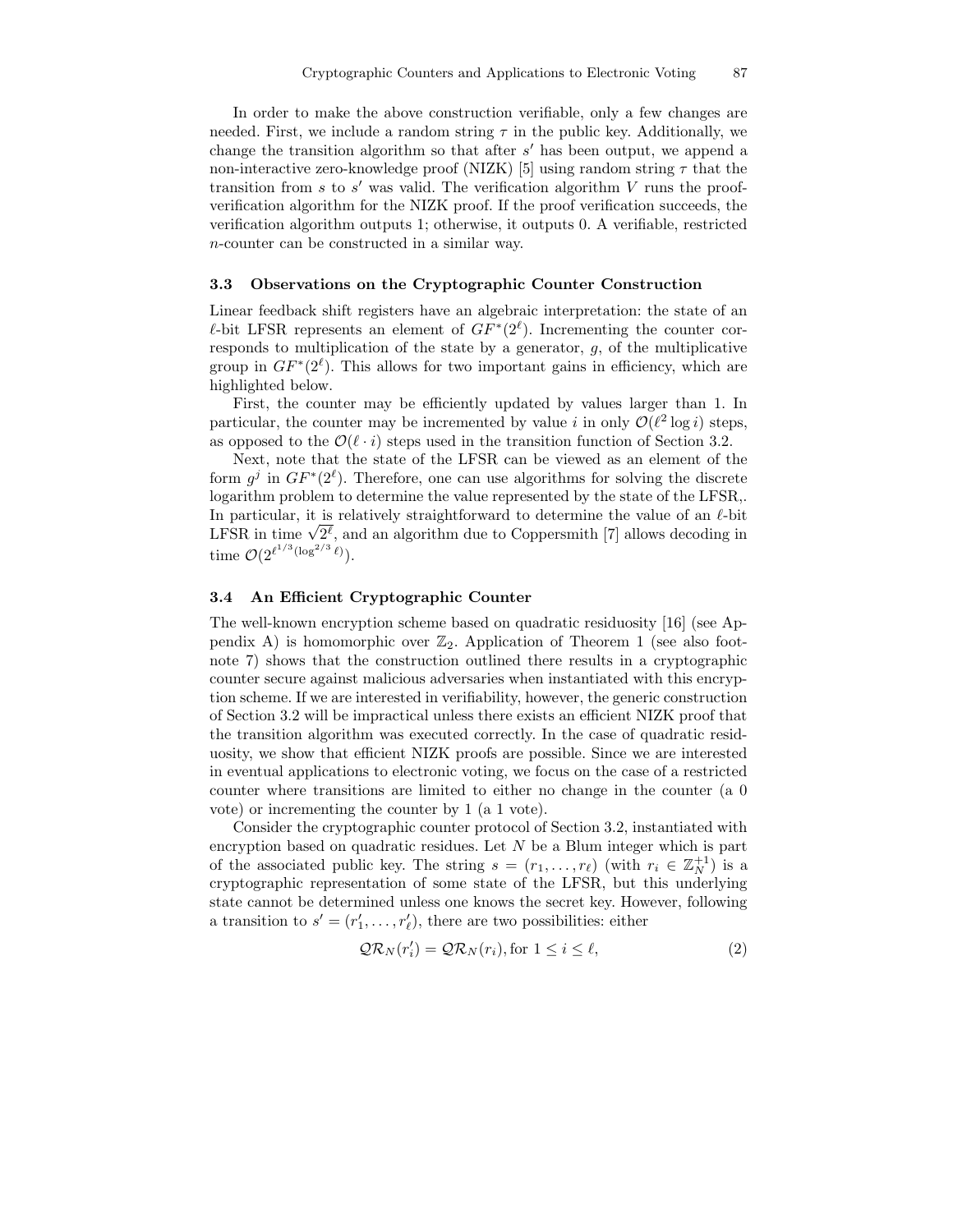| Prover                                                      |                                            | Verifier                                     |
|-------------------------------------------------------------|--------------------------------------------|----------------------------------------------|
| $r_1, \ldots, r_\ell \in_B Z_N^*$                           |                                            |                                              |
| $s_1,\ldots,s_\ell\in_R Z_N^*$                              |                                            |                                              |
| $b \in_R \{0,1\}$                                           |                                            |                                              |
| $t_1 = r_1^2 X_1, \ldots, t_\ell = r_\ell^2 X_\ell$         |                                            |                                              |
| $u_1 = s_1^2 Y_1^b, \ldots, u_\ell = s_\ell^2 Y_\ell^b$     | $t_1,\ldots,t_\ell,u_1,\ldots,u_\ell$      |                                              |
|                                                             | $\epsilon$                                 | $c \in_R \{0,1\}$                            |
| $b' = b \oplus c$ ; $b'' = b' \oplus 1$                     |                                            |                                              |
| $z_1 = r_1 x_1^{b''}, \ldots, z_\ell = r_\ell x_\ell^{b''}$ | $z_1,\ldots,z_\ell,s_1,\ldots,s_\ell,b',b$ | $b' \oplus b \stackrel{?}{=} c$              |
|                                                             |                                            | $z_1^2 X_1^{b'} \stackrel{?}{=} t_1, \ldots$ |
|                                                             |                                            | $s_1^2 Y_1^b \stackrel{?}{=} u_1, \ldots$    |
|                                                             |                                            |                                              |

Fig. 1. Proof of validity for a counter transition.

which represents a 0 vote, or

$$
\mathcal{QR}_N(r_i') = \mathcal{QR}_N(r_{i+1}), \text{for } 1 \le i < \ell \text{ and } \mathcal{QR}_N(r_\ell') = \mathcal{QR}_N(\prod_{i=1}^\ell r_i^{b_i}), \qquad (3)
$$

(with  $b_i$  as defined in Section 3.2), which represents a 1 vote. We seek an NIZK proof that either condition (2) or condition (3) holds. Note that these conditions are equivalent to the following: either

$$
QR_N(r'_i \cdot r_i) = 0, \text{for } 1 \le i \le \ell,
$$
\n(4)

or else

$$
\mathcal{QR}_N(r_i' \cdot r_{i+1}) = 0, \text{for } 1 \le i < \ell \text{ and } \mathcal{QR}_N(r_\ell' \cdot \prod_{i=1}^\ell r_i^{b_i}) = 0. \tag{5}
$$

Therefore, an NIZK proof that one of (4) or (5) holds is sufficient.

In Figure 1 we describe a protocol which takes as input two sequences  $X_1, \ldots, X_\ell$  and  $Y_1, \ldots, Y_\ell$ , and proves the following statement:

$$
((\mathcal{Q}\mathcal{R}_N(X_1) = 0) \wedge \cdots \wedge (\mathcal{Q}\mathcal{R}_N(X_\ell) = 0)) \vee ((\mathcal{Q}\mathcal{R}_N(Y_1) = 0) \wedge \cdots \wedge (\mathcal{Q}\mathcal{R}_N(Y_\ell) = 0)).
$$
\n(6)

By the arguments of the previous paragraph, this is sufficient for our application. The prover knows the square roots of every element of at least one of these sequences<sup>8</sup> (for someone who honestly increments the counter by either 0 or 1,

<sup>8</sup> Without loss of generality, we assume the prover knows the square roots for the first input sequence; thus, in Figure 1, we assume the prover knows  $\{x_i\}$  such that  $x_i^2 = X_i$ , for  $1 \leq i \leq \ell$ .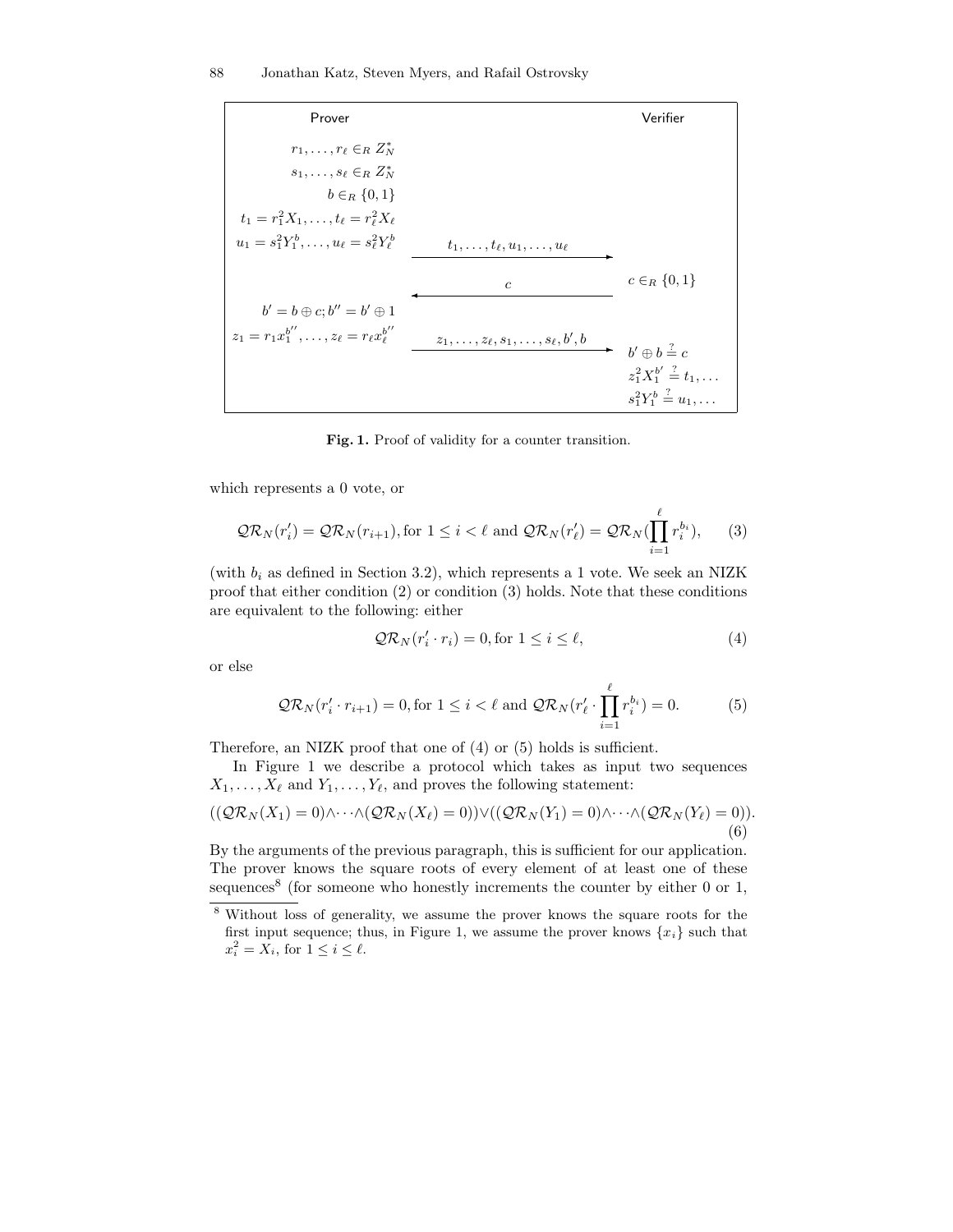this will be the case); these are the witnesses that these elements are quadratic residues.

By repeating this protocol  $k_2$  times, the probability of cheating is reduced to  $2^{-k_2}$ . This protocol can be made non-interactive using the Fiat-Shamir heuristic [13], by which the challenge of the verifier is replaced by applying a hash function (viewed as a random oracle [1]) to the statement to be proved and the first message of the prover. Let  $H$  be a suitable hash function. The prover need only send  $z_1, s_1, \ldots, z_\ell, s_\ell, b', b$  as his proof. The verifier can compute  $t_i = z_i^2 X_i^{b'}$  $i^{\prime}$  and  $u_i = s_i^2 Y_i^b$  and then verify whether  $b' \oplus b = \mathcal{H}(X_1, Y_1, t_1, u_1, \dots, X_\ell, Y_\ell, t_\ell, u_\ell)$ .

Theorem 2. Take the cryptographic counter as described in Theorem 1, instantiated with encryption based on quadratic residuosity. An update of the counter now includes a non-interactive proof (as outlined in Figure 1 and using the Fiat-Shamir heuristic) for statement  $(6)$ . This then constitutes a verifiable, restricted cryptographic n-counter (for all n of the form  $n = 2<sup>x</sup> - 1$ ) which is secure against malicious adversaries.

**Sketch of Proof** The protocol given in Figure 1 constitutes an honest-verifier perfect zero knowledge proof with soundness probability 1/2. The proof of this fact follows from techniques outlined in [11]; we refer the reader there for discussion and a complete proof. Repeating the proof  $k_2$  times (non-interactively, using the Fiat-Shamir heuristic) reduces the probability of cheating to  $2^{-k_2}$ , and is a non-interactive zero-knowledge proof (in the random oracle model). The counter is thus *restricted* in that updates are limited to adding an integer from  $\{0, 1\}$ , and verifiable in that updates can be publicly verified as being in this range.

The security of the construction against a malicious adversary follows from Theorem 1 and the zero-knowledge properties of the above protocol.  $\Box$ 

### 3.5 Distributed Decryption of the Counter

We mention that robustness with respect to the trusted authorities can be achieved via distributed generation of the secret key along with threshold decryption of the final counter (which can always be achieved via general multi-party techniques [15]). For the particular case when encryption is done using quadratic residuosity, we are able to achieve efficient distributed key generation and threshold decryption [18]. As this is not the focus of this work, we defer a complete discussion until the full version of the paper.

## 4 Voting with Cryptographic Counters

We briefly discuss the application of cryptographic counters to the problem of electronic voting. The discussion will be kept as general as possible. For efficient implementation, we have outlined above how it is possible to build an efficient scheme using the encryption scheme based on quadratic residuosity.

We follow the model introduced by Benaloh, et al. [6, 3, 4]. The parties participating in the election consist of a set of voters  $V_1, \ldots, V_L$  and a set of authorities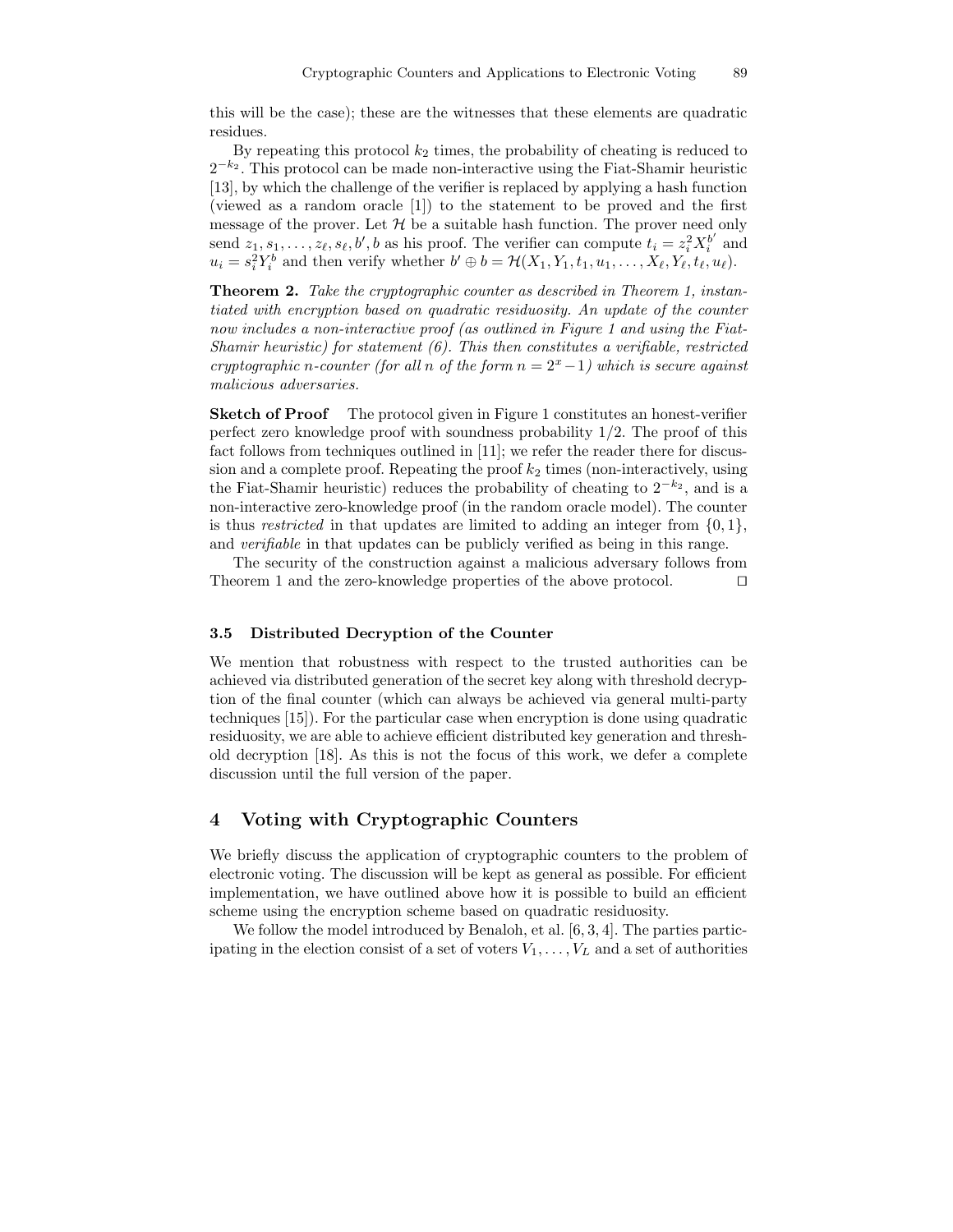90 Jonathan Katz, Steven Myers, and Rafail Ostrovsky

 $A_1, \ldots, A_M$ , which need not be disjoint. We assume that everyone has access to a bulletin board to which all voters will post their messages. Messages are authenticated, and the identity of a sender cannot be forged, nor can messages to the bulletin board be tampered with. Messages are listed in order of arrival (or, equivalently, every message includes the time it was sent), and no one can erase anything from the bulletin board once posted. Note that we do not assume any private channels between voters and the authorities. We now give a high-level description of a voting protocol based on a restricted cryptographic counter; this proves the following theorem:

Theorem 3. A voting scheme satisfying universal verifiability, privacy, and robustness can be efficiently constructed from any (robust) verifiable, restricted cryptographic counter secure against malicious adversaries (where votes are restricted to the set  $\{0,1\}$ .

**Sketch of Proof** We describe the voting protocol assuming the existence of a verifiable, restricted cryptographic n-counter (where votes are restricted to the set  $\{0,1\}$ ) secure against malicious adversaries. Robustness (with respect to the authorities) follows if the counter itself is robust (as described in Section 3.5).

SYSTEM SETUP. The authorities run the key generation algorithm for the cryptographic *n*-counter. Here, *n* is chosen to be equal to the total number of voters (or an upper bound on the number of voters if the exact number is unknown). If robustness is desired, and/or if some voters are also authorities, the key generation may be done in a robust manner as outlined in Section 3.5. The public key  $pk$  and the initial state  $s_0$  are announced to all voters. The key generation step may be the most expensive part of the entire protocol, but it is only a one-time operation which can be done months before the election takes place.

Voting. The counter always holds the current vote total. The current counter value is always defined as the most recently posted (valid) counter value. Denote the counter after the *i*<sup>th</sup> vote by  $s_i$ . The  $(i+1)$ <sup>th</sup> vote is cast as follows: a voter looks at the current counter and computes new state  $s_{i+1}$  using the transition function, the previous state  $s_i$ , the desired vote  $v \in \{0,1\}$ , and the public key pk. The voter publishes this updated state  $s_{i+1}$  which then becomes the current state (since it is the most recently posted counter). This proceeds for L rounds until every voter has voted once (see Section 5 for ways to reduce the number of rounds).

Universal verifiability (and hence vote correctness) follows from verifiability of the counter, and voter privacy follows from the definition of security against a malicious adversary. Robustness with respect to the authorities follows from the (robust) distributed key generation and decryption.

Tallying. When the election is complete, the authorities determine the final tally by decrypting the last (valid) counter. If there is more than one trusted authority, threshold decryption (see Section 3.5) will be necessary. It may also be desirable to have the authorities prove correctness of the decryption; note that it is not acceptable to just publish the secret key, since this would allow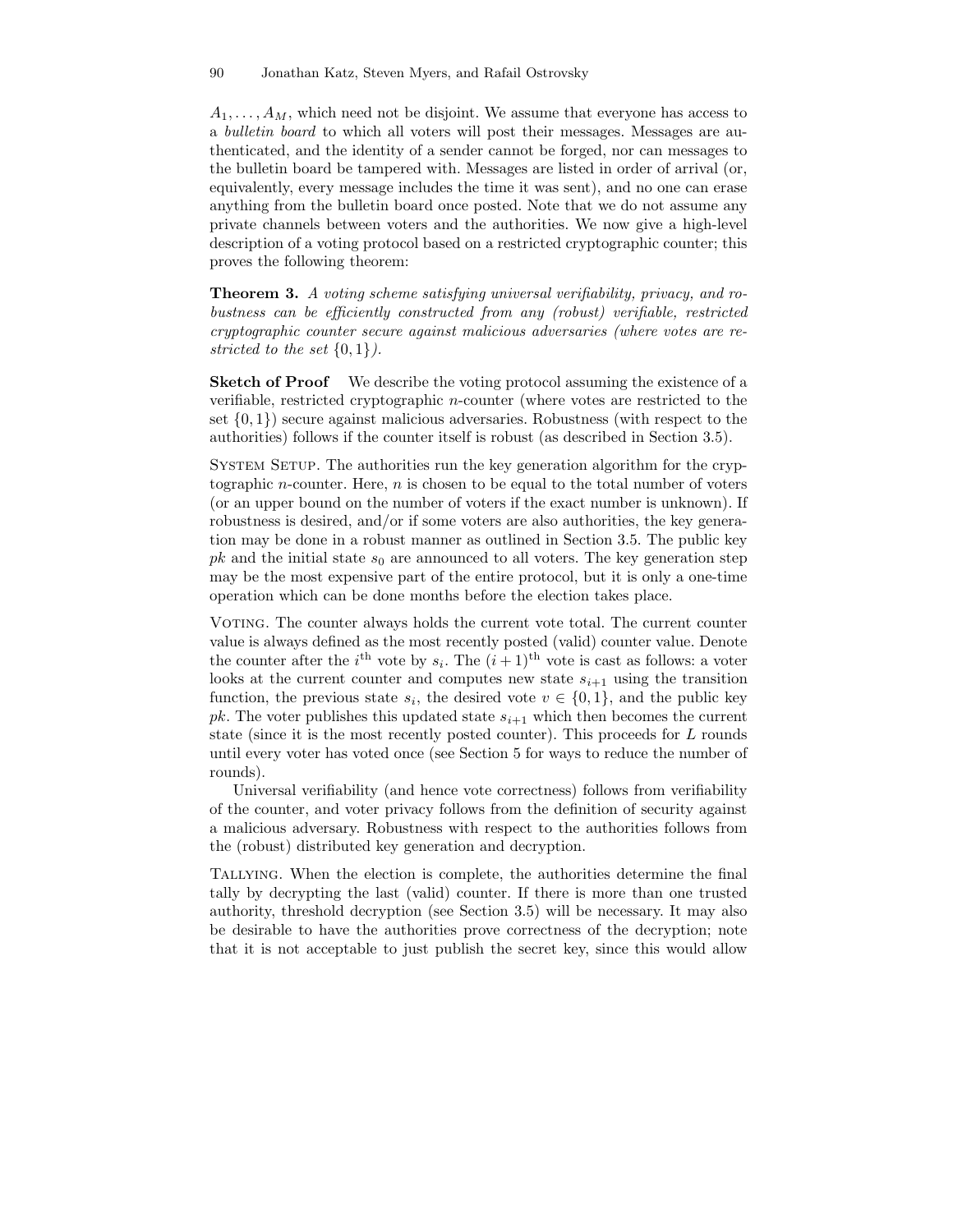determination of every voter's vote retroactively. In the particular case where encryption is done via quadratic residues, the authorities can easily prove that decryption was done correctly by publishing an  $x$  for each encrypted value  $y$ such that  $y = \pm x^2$ . The contract of the contract of the contract of the contract of the contract of the contract of the contract<br>The contract of the contract of the contract of the contract of the contract of the contract of the contract o

## 5 Conclusion

For small-scale elections, the voting scheme outlined here (when based on the encryption scheme using quadratic residuosity) is efficient enough to be practical (cf. Table 1). The required computation and vote size are quite reasonable. One drawback to this scheme is the number of rounds required for voting to take place. When a single cryptographic counter is used, the number of rounds is equal to the number of voters,  $L$ . However, by using  $k$  cryptographic counters, assigning each voter to one of  $k$  groups, and allowing voting to take place in parallel, the number of rounds can be reduced to  $L/k$ . Even in a national election, such an approach may be acceptable; for example, by assigning a set of counters to each voting district.

From a theoretical point of view, the approach outlined in this paper is especially interesting since it was previously unclear whether voting could be done efficiently without using fully-homomorphic encryption.

## References

- 1. M. Bellare and P. Rogaway. Random Oracles are Practical: A Paradigm for Designing Efficient Protocols. ACM CCCS 1993.
- 2. J. Benaloh and D. Tuinstra. Receipt-Free Secret-Ballot Elections. STOC 1994.
- 3. J. Benaloh and M. Yung. Distributing the Power of a Government to Enhance the Privacy of Voters. PODC 1986.
- 4. J. Benaloh. Verifiable Secret-Ballot Elections. PhD thesis, Yale University, Department of Computer Science, New Haven, CT, 1987.
- 5. M. Blum, P. Feldman, and S. Micali. Non-Interactive Zero-Knowledge and its Applications. STOC 1988.
- 6. J. Cohen and M. Fischer. A Robust and Verifiable Cryptographically Secure Election Scheme. FOCS 1985.
- 7. D. Coppersmith. Fast Evaluation of Logarithms in Fields of Characteristic Two. IEEE Transactions on Information Theory, Vol. 30, pp. 587-594, 1984
- 8. R. Cramer, M. Franklin, B. Schoenmakers, and M. Yung. Multi-Authority Secret-Ballot Elections with Linear Work. Eurocrypt 1996.
- 9. R. Cramer, R. Gennaro, and B. Schoenmakers. A Secure and Optimally Efficient Multi-Authority Election Scheme. Eurocrypt 1997.
- 10. I. Damgård and M. Jurik. Efficient Protocols Based on Probabilistic Encryption Using Composite Degree Residue Classes. Manuscript, May 2000.
- 11. A. De Santis, G. Di Crescenzo, G. Persiano, and M. Yung. On Monotone Formula Closure of SZK. FOCS 1994.
- 12. T. ElGamal. A Public-Key Cryptosystem and a Signature Scheme Based on Discrete Logarithms. IEEE Trans. Info. Theory, 31(4): 469–472, 1985.